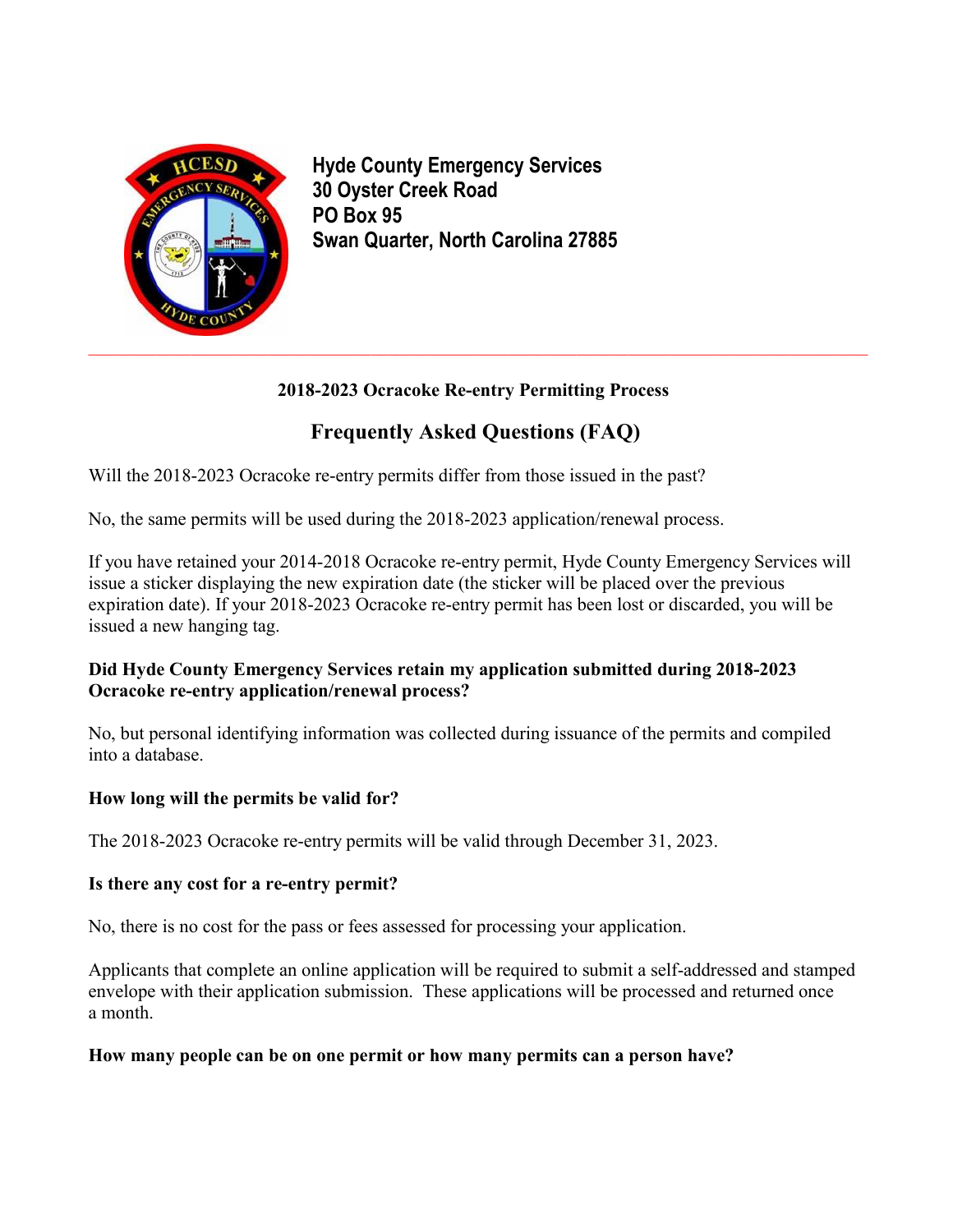The number of permits issued will be contingent upon the number of licensed drivers associated with the property or living at the residence and the number of registered vehicles owned by the applicant/applicants.

Businesses and agencies applying for/renewing permits will receive stickers or hang tags based on the number of employees and vendors they deem essential to restoring operations.

#### **I am a year-round renter, how do I obtain a re-entry permit?**

A year-round renter would be eligible for a resident re-entry permit, if they can produce the necessary documentation. The year-round renter would need to provide the following:

• A copy of their rental agreement or a letter from their landlord stating that they reside on the island for at least half the year.

• A copy of their North Carolina Driver's License or a valid identification card displaying Ocracoke as their primary residence.

#### **Is there a permit for seasonal workers?**

There are no special permits for seasonal workers. The re-entry level of a seasonal worker's permit would be contingent upon several factors and they are:

**•** The seasonal worker would be issued an emergency personnel permit if the volunteer fire department or another public safety agency applies on their behalf.

• The seasonal worker would be issued an infrastructure permit if the worker's employer applies on their behalf because they have been deemed essential to the restoration of operations.

**•** The seasonal worker would be provided a resident permit if they can produce proof of property ownership and residency. Granting of this pass would require that the applicant reside on the island at least half the year.

**•** The seasonal worker would be provided a non-resident property owner permit if they could provide proof of property ownership. This permit does not require proof of residency.

**•** No permit would be issued if the seasonal worker fails to meet any of the criteria listed above.

# **Do business owners receive special permits?**

The following business classes and their vendors receive infrastructure permits:

- Power Companies
- Water Department Employees
- Food Services
- Park Service General Staff Members
- Gas Companies

# **I missed out on being issued a permit in person, what should I do?**

Individuals can apply for a re-entry permit by visiting the Hyde County website at:

http://www.hydecountync.gov/departments/emergency\_services.php